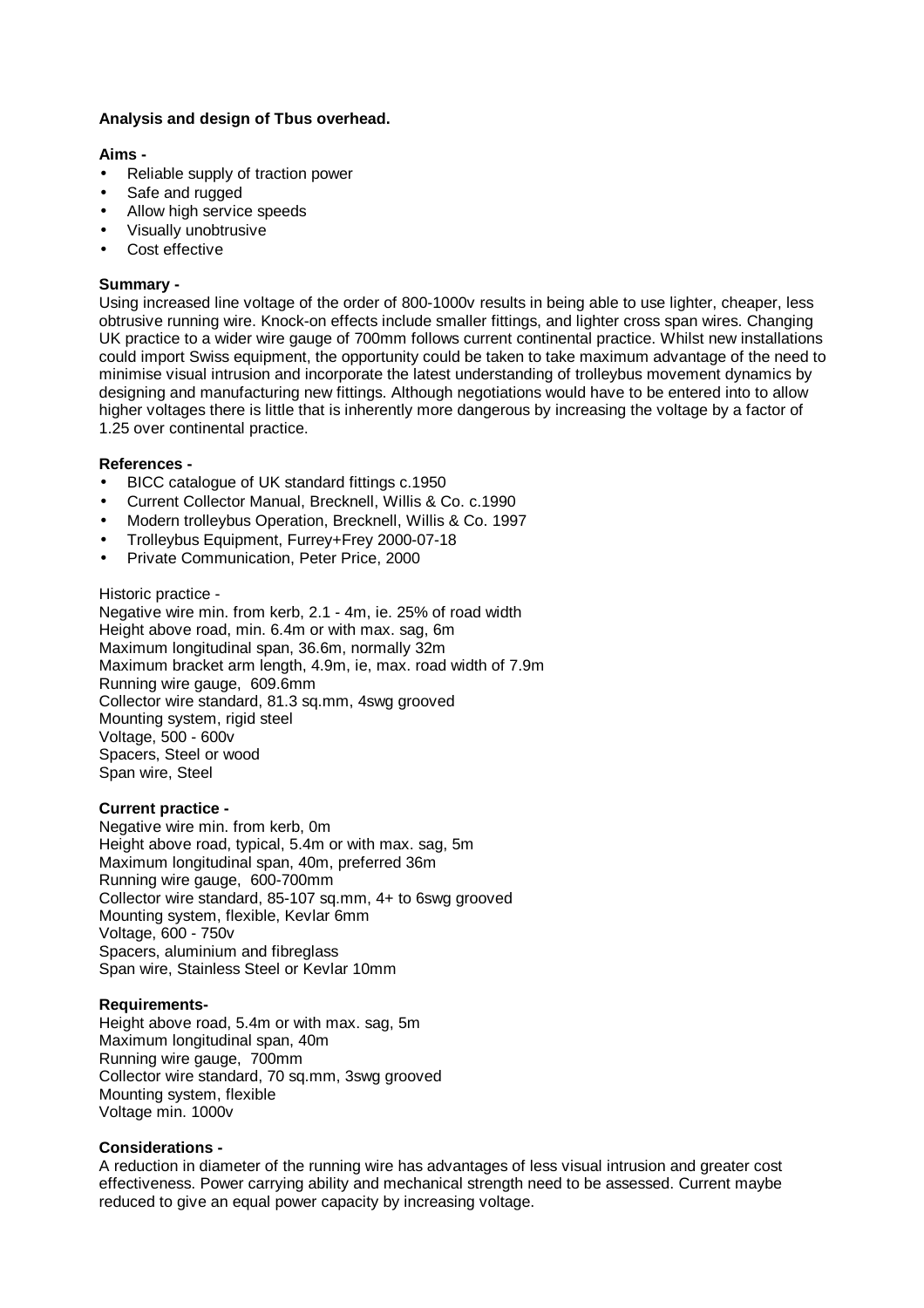# **a)Power**

Theoretical current rating of 4swg grooved wire, at 600v

| rating                                                                               | temperature rise | max. temperature | copper       | copper cadmium |  |
|--------------------------------------------------------------------------------------|------------------|------------------|--------------|----------------|--|
| continuous                                                                           | $40^{\circ}$ C   | 75°C             | 380amp/228kw | 365amp/219kw   |  |
| short term (3')                                                                      | 115ºC            | 150°C            | 660amp/396kw | 640amp/384kw   |  |
| Practical ratings are given as 2500amps/sq inch at min. voltage, 500v = 315amp/158kw |                  |                  |              |                |  |

Theoretical current rating of 3swg grooved wire, at 1200v

| rating          | temperature rise | max. temperature | copper       | copper cadmium |
|-----------------|------------------|------------------|--------------|----------------|
| continuous      | $40^{\circ}$ C   | $75^{\circ}$ C   | 330amp/396kw | 378amp/219kw   |
| short term (3') | $115^{\circ}$ C  | $150^{\circ}$ C  | 680amp/396kw | 660amp/384kw   |

Practical ratings are given as 2500amps/sq inch at min. voltage 1000v = 272amp/272kw

The power capability of 3swg wire at a higher line voltage is increased over 4swg wire and is therefore suitable. An equivalent voltage to give equal power would be 581v. If line voltage can be prevented from ever dropping below this value, or more practically 600v, then 3swg wire is capable of supplying power. If greater demands are placed on the system then line voltage in range of 700-800v may be suitable. Increasing line voltage may also be advantageous to lengthen isolated sections to save costs, but with a trade-off of less operational flexibility.

# **b)Mechanical**

The maximum sag in the running wire is given as 305mm. Assuming the use of Copper Cadmium with greater breaking strength and to minimise tension, the maximum values of sag and tension needed at various temperatures are -

| 4 swg based on 33.3% reduction for wear and on breaking load divided by a safety factor of 2 |  |          |  |  |
|----------------------------------------------------------------------------------------------|--|----------|--|--|
| temperature ${}^{\circ}C$   36m span                                                         |  | 40m span |  |  |

|    |             |         | .           |         |
|----|-------------|---------|-------------|---------|
|    | tension, kg | sag, mm | tension, kg | sag, mm |
| -5 | 1134        | 107     | 1321        | 107     |
| 15 | 788         | 152     | 924         | 152     |
| 38 | 476         | 249     | 566         | 249     |

Nominal breaking load of 66% of 4swg = 2222kg, ie. permitting 152mm sag

3 swg based on 33.3% reduction for wear and on breaking load divided by a safety factor of 2

| temperature <sup>o</sup> C<br>36m span |             |         | 40m span    |         |
|----------------------------------------|-------------|---------|-------------|---------|
|                                        | tension, kg | sag, mm | tension, kg | sag, mm |
| -5                                     | 974         | 107     | 1143        | 107     |
| 15                                     | 681         | 152     | 800         | 152     |
| 38                                     | 417         | 249     | 490         | 249     |

Nominal breaking load of 66% of 3swg = 1969kg ie. permitting 152mm sag

The mechanical characteristics of 3swg wire equal 4swg in that the decrease in weight corresonds to lower breaking load. With a greater line gauge, greater sag would be permissable to avoid shorting in winds, but would increase the likelihood of dewirement. This might preclude 40m span lengths.

#### **c)Span wires**

Loads on poles, imposed by span wires are dependant on running wire and hanger weight plus the cross span wire itself. Loads in kg are -